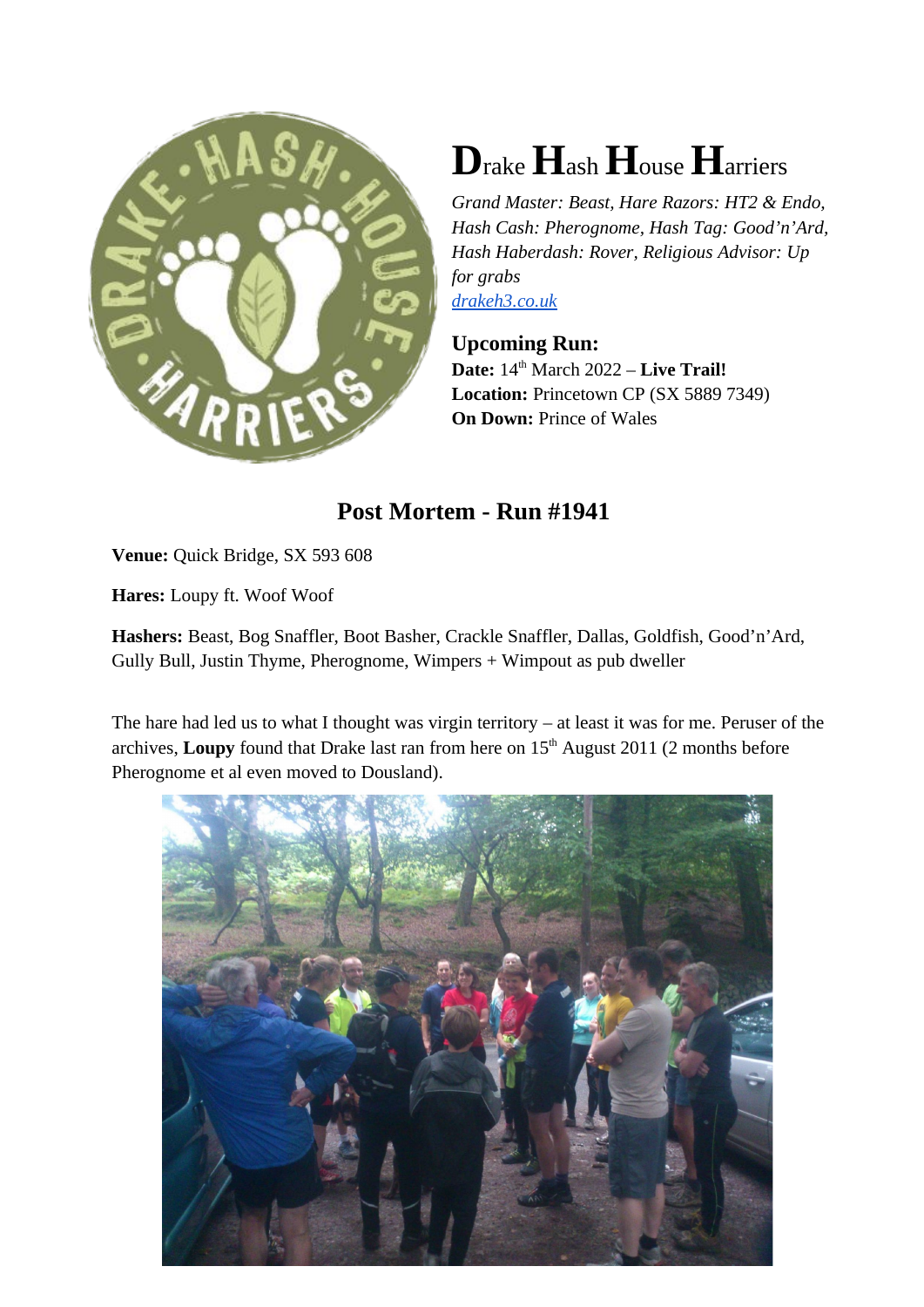Called to order, **Bog Snaffler** and **Beast** were snapped out of their 10-year *Déjà vu* just in time for the off into the woods, where a gauntlet was run in Newpark Wood over deceased pines, usually used to keep cavalry at bay (aka *Cheval de frise -* another Frenchism…), and through top-quality bogs, giving **Gully Bull** the chance to practice uphill hydroplaning before collapsing from exhaustion.

After a brief but painful road crossing, some zigs and zags, we were treated to a gymnastic interlude on a mysterious cargo belt ropeswing, with a crossover performance of *Cirque Du Soleil* and *Close Encounters*, courtesy of **Good'n'Ard** and yours truly.



By the time we'd teased our limbs apart, and **Justin Thyme** had his solo debut, there was some catching up to do, which meant leaping over the stream with such gusto that my phone leapt out of the pocket of my running vest, unbeknownst to me. Fortunately **Justin Thyme** was behind me (unusually) and picked it up, overcoming the temptation to find out how deep into the mud it could go.

PSA: keep phones in zip pockets.

There followed a long hill, a lavish regroup, some *evil* back-checks (**Woof Woof**), quite a bit more hill through wonderfully gorsey gulleys, and a blast along the edge of the clay pits, where **Goldfish** had already disappeared, a mere glimmer in the distance.

And so to the on down at the Mountain Inn, found atop the identity-confused road, Mountain

Hill (!?), where we learned that **Zip** is a player, everyone was grabbing handfuls of **Good'n'Ard's** nuts, **Crackle Snaffler** was bombarded by shrimps and bananas, **Woof Woof** loves a Canadian muffin, and I failed spectacularly at art thievery.

On on! Pherognome